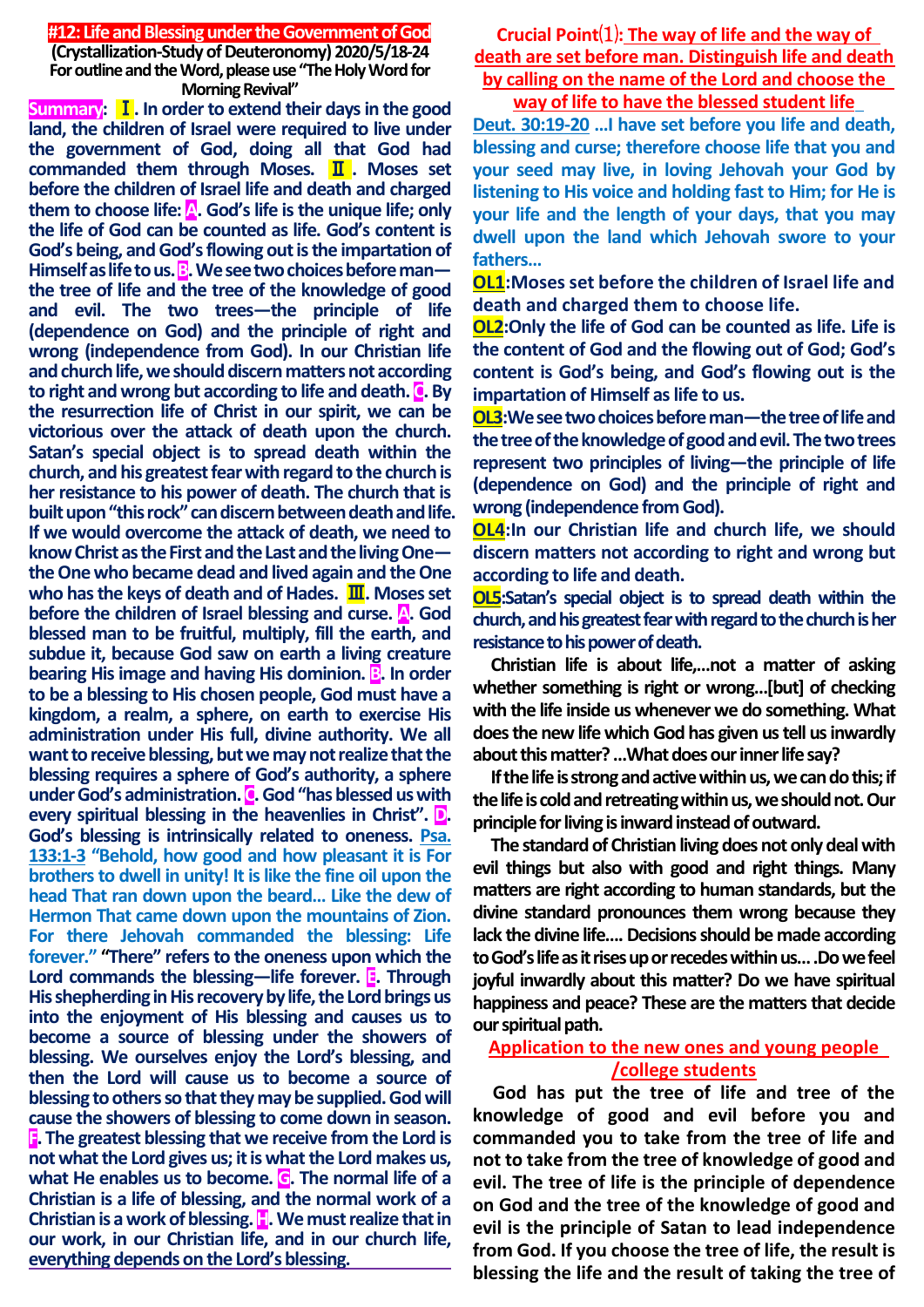**knowledge of good and evil is the curse and death. Before you were saved, you lived by distinguishing good from evil, but after you were saved, you should distinguish things by life or death and not by good and evil. In the sight of God, good and evil are from the same tree and is against the tree of life.**

**When you become the upper grader in the elementary school, the study gradually gets more difficult. When you study, there are two ways; one is studying by depending on God and the other is studying by depending on yourself by being independent from God and becoming proud. Please learn to study by depending on God by calling on the name of the Lord from your youth. The principle of Satan is to be proud and independent from God and elevate your own name. And itsresult is death. The ultimate destinationof Satan is the lake of fire. Since Satan knows this, he wants to bring someone with him and tempt man with good or evil and he is doing his best to destruct man from God.**

**For example, the thought "I cannot go to the meeting because I need to study" is to be destructed from enjoying God as life by good. If you study in this way, even if your grade become better, you are proud and independent from God thus cannot receive God's blessing and eventually ends up in walking the cursed student life. Such a person is proud and does not thank God or man and cannot grow with proper humanity.** 

**Also, the thought "I only want to concentrate in the enjoyable game so I don't need the time for study or meetings because it is waste" is of the evil which is the laziness and lust and it also tempts man. Moreover, the principle of the tree of knowledge of good and evil is the complication and the confusion. It has good and evil and knowledge and it is complicated. However, the tree of life is only life and is simple. Thus, the situation of man being complicated and confused is the situation of eating from the tree of knowledge of good and evil. Walk the proper young people's path by simply enjoying the Lord, studying and playing by trusting Lord day by day. Never be proud and say even in your heart "I don't need to trust the Lord since I can do everything".**

**Prayer**:**"Oh Lord Jesus, when I study, I call on the name of the Lord and study by trusting the Lord. When I study by trusting the Lord, I can make Christ my wisdom, understanding, memory, concentration. I should not trust myself and walk in the way of Satan and be proud. I deal with the proud within my heart. Otherwise, I would be caught in Satan's subtle trap and be led to eat the tree of knowledge of good and evil, resulting the complication and confusion, eventually end up in the curse and death. I choose the tree of life and study and take the way to be blessed.** 

**Crucial Point**⑵**:For the church to be blessed, responsible ones and serving ones must live under the God's** 

**administration. Otherwise, the church loses the blessing OL1: In order to be a blessing to His chosen people, God must have a kingdom, a realm, a sphere, on earth to exercise His administration under His full, divine authority.**

**OL2: Without such a kingdom, God does not have a realm in which to accomplish His purpose.Once there is a kingdom, the kingdom becomes the realm, the sphere, for God to exercise Himself to bless us.** 

**OL3: We all want to receive blessing, but we may not realize that the blessing requires a sphere of God's authority, a sphere under God's administration.**

**Gen. 1:28 And God blessed them; and God said to them, Be fruitful and multiply, and fill the earth and subdue it, and have dominion…**

**If we are to receive God's blessing, we need to meet the qualifications…, which are image and dominion. If there is the image of God with God's dominion in your home, you can be assured that the blessing of God will be there….God's blessing always follows His expression and His representation.**

**The blessing is fruit-bearing, increase, multiplication, and the filling of the earth….God…created a man in His image, giving him authority to have dominion for the Almighty on earth. This man was ready for God's blessing. God's blessing was to enable this man to be fruitful. One would become ten, ten would become one hundred, one hundred would become a thousand, a thousand would become a hundred thousand, a hundred thousand would become a million, and a million would become a billion, until the whole earth was filled with beautiful faces expressing God and representing God.**

**How much God is able to bless us depends on how much we express Him and represent Him. If we express Him and represent Him in an adequate way, we will surely have His full blessing in multiplication and fruit-bearing.**

**We must see that the Lord withholds no good thing from us. If the work is not going well, if the brothers and sisters are in a poor condition, or if the number of saved ones is not increasing, we should not use the environment or certain people as an excuse. We cannot blame the brothers. I am afraid that the real reason lies with our harboring of some frustrations to the blessing. If the Lord can get through in us, the Lord's blessing will be greater than our capacity. Once God said to the Israelites, "Prove Me, if you will, by this,…whether I will open to you the windows of heaven and pour out blessing for you until there is no room for it" (Mal 3:10). God is still saying this today. The normal life of a Christian is a life of blessing, and the normal work of a Christian is a work of blessing. If we do not receive blessing, we**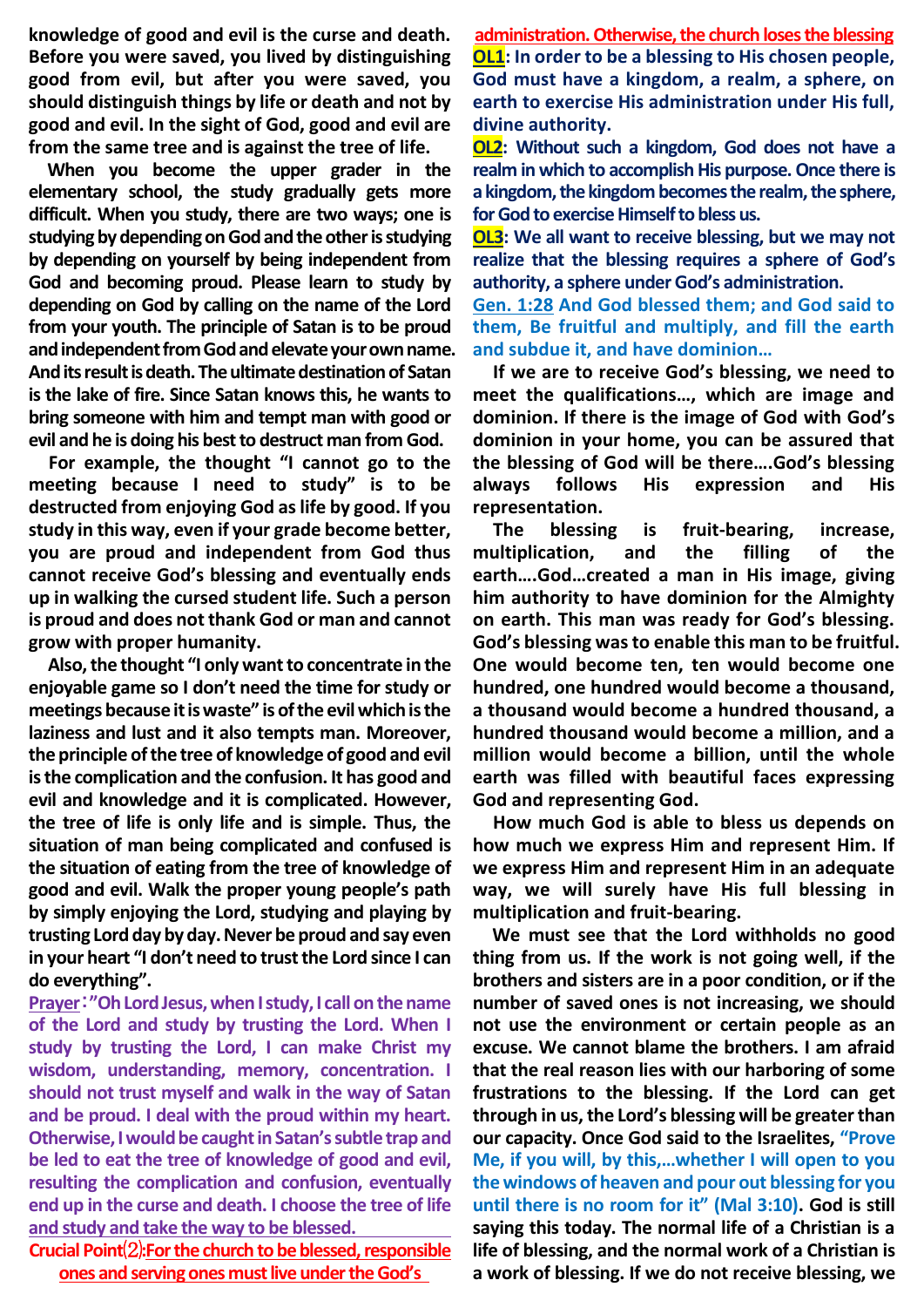**should say, "Lord, perhaps I am the problem." Application for the serving ones**

**God is wishing you to be a blessing to people. For this purpose, you must live a life in a sphere of His authority, a sphere which is under His administration. This is the divine principle, so you must not be fool enough to seek only blessings. Unless you become subject to God, you will never be blessed by God. Rev. 22:1 And he showed me a river of water of life, bright as crystal, proceeding out of the throne of God and of the Lamb in the middle of its street. A river of water of life is proceeding out of the throne but not out of anywhere else. Anyone who is not subject to the throne cannot participate the flow of the river of water of life.**

**It is not a normal situation if a church is not being blessed. If God who blesses cannot bless the church, then there must be a problem in brothers and sisters serving there.**

**Testimony of a responsible brother of the church: After I started church meetings in my house in Kobe since April of 1993, the number of people gathering to the Lord's day meeting has increased 10 or more percent every year. But after the number of the Lord's day meeting reached 120, which was from year of 2015 to 2016, its growth rate became below 10 percent. I was greatly troubled by this fact. In October of 2016, at the very next day after returning from the business trip to the U.S., I was flying to Nepal to join the conference to give a message there. During my flight, I heard the Lord's speaking within me, "Aren't you too busy to meet the needs of your church?" Promptly I responded, "Employment of ten and more brothers and sisters is on my shoulders, and the finance of our church is also on my shoulder. So it is difficult to quit my job." However I had no peace inwardly, so I opened myself to the Lord to have fellowship with Him. I felt I should listen to the voice of the Lord instead of seeking a blessing to my work, and I eventually decided to leave that company. After returning from Nepal, I had fellowship with my wife and several serving saints about quitting my job. They all agreed my decision, so I started a negotiation with the US headquarter about leaving that company. I was granted three month of special paid holidays and left there in December 2017. Actually I didn't go to the office since beginning of September. Our church has increased the number of saints at the later of 2017, and after then we have been able to resume 10% increase. God wishes to bless our church but my busy-ness has hindered the growth of our church. My work has been amazingly successful by the Lord's blessing,** 

### **but after I followed the Lord's leading and quit the job, I have been able to spend more time to serve the church. Praise the Lord.**

**Prayer: "O Lord Jesus, in order for the church to be blessed, responsible ones and serving ones of the church need to take a lead to be subject to God and to live under the God's administration. It is because our living is the base of our service. Unless living under the God's administration, God cannot bless the church. Lord, I train myself to live under the God's administration. May churches increase and become prosperous on the earth. This is a dream and a goal of my life."** 

**Crucial Point**⑶**: The greatest blessing is not the outer blessings, but to make our soul transformed tobecome a pillar in the church.**

**OL1: God "has blessed us with every spiritual blessing in the heavenlies in Christ."**

**OL2: Through His shepherding in His recovery by life, the Lord brings us into the enjoyment of His blessing and causes us to become a source of blessing under the showers of blessing. First, we ourselves enjoy the Lord's blessing, and then the Lord will cause us to become a source of blessing to others so that they may be supplied. God will cause the showers of blessing to come down in season.**

**OL3: The greatest blessing that we receive from the Lord is not what the Lord gives us; it is what the Lord makes us, what He enables us to become.**

**OL4: We must realize that in our work, in our Christian life, and in our church life, everything depends on the Lord's blessing.**

**Eph. 1:3 Blessed be the God and the Father of our Lord Jesus Christ, who has blessed us with every spiritual blessing in the heavenlies in Christ. The word every [in 1:3] indicates the all-inclusiveness of God's blessings. It includes all, with no exception.**

**All these blessings are spiritual. This indicates the relationship of God's blessings to the Holy Spirit. Being spiritual, all the blessings with which God has blessed us are related to the Holy Spirit. The Spirit of God is not only the channel, but also the reality, of God's blessings.**

**Heavenlies here indicates not only the heavenly place, but also the heavenly nature, state, characteristic, and atmosphere of the spiritual blessings with which God has blessed us. They are from the heavens with a heavenly nature, heavenly state, heavenly characteristic, and heavenly atmosphere. The believers in Christ are enjoying on earth these heavenly blessings. They are heavenly as well as spiritual.**

**Finally, all these spiritual blessings are in Christ. Christ is the virtue, theinstrument, and the sphere in which God**  has blessed us. Outside of Christ, without Christ, God has **nothing to do with us. But in Christ He has blessed uswith**